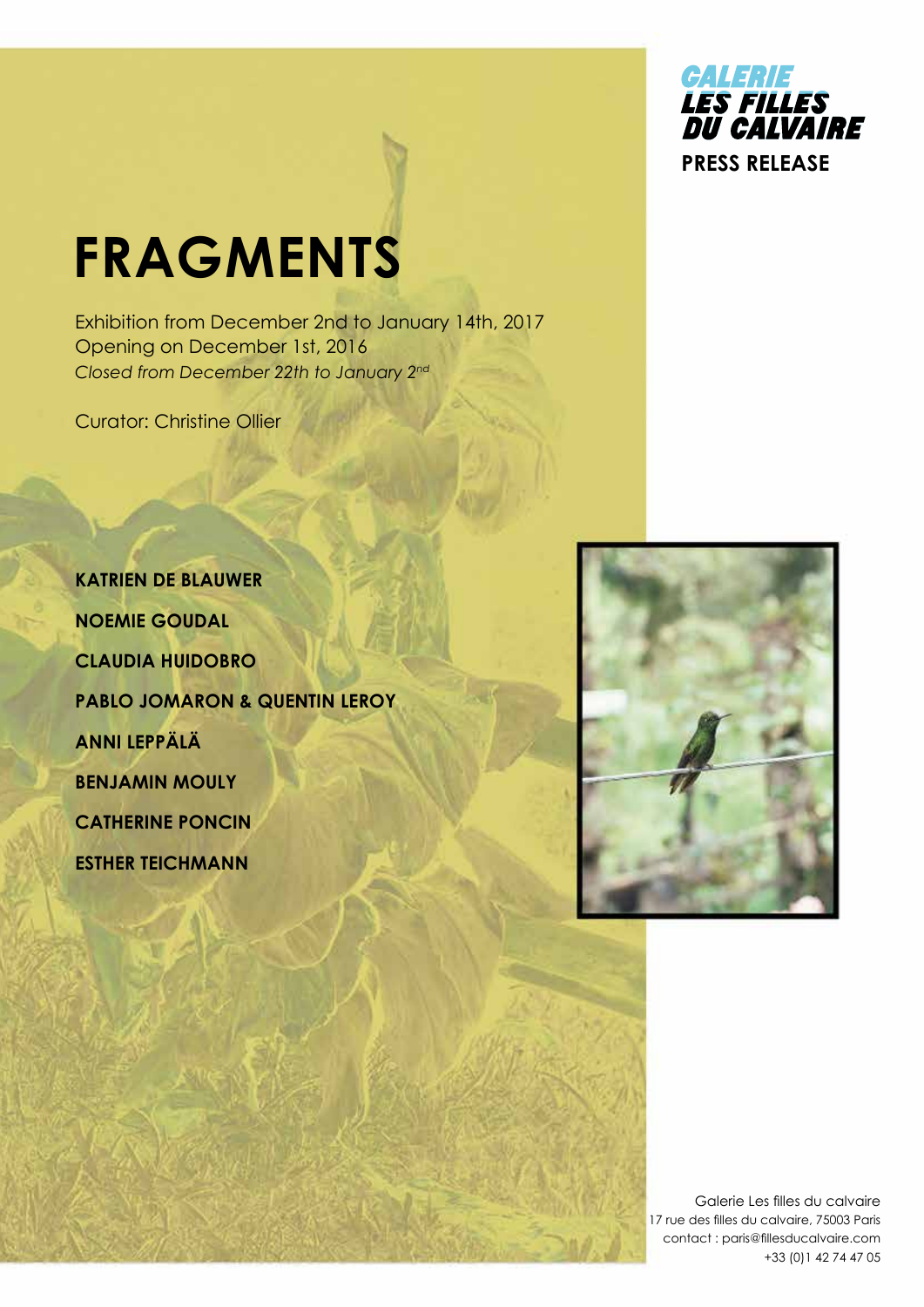## **FRAGMENTS**

Exhibition from December 2nd to January 14th, 2017 Opening on December 1st, 2016, from 6pm to 9pm Curator: Christine Ollier





Esther Teichmann *Untitled, from Fractal Scars, Salt Water and Tears*, 2015

Cover: Benjamin Mouly Untitled, 2016

At first, it may seem like photography defines a composition that isolates a small piece of reality. The result is a suggestive image, a recomposed reality to be perceived within the limits of the frame. In some artistic practices, the dialectics between subject, frame, and off-camera is emphasized through the addition of fragments from various origins in order to create a collage. The act of cutting that singularizes the subject, and that of fragmenting, which "implodes" images, are the processes employed by artists to create a visual gap and multiply reading levels.

Avant-gardes already practiced this fragmentary approach as shown by the innovative research led by the Bauhaus and the De Stijl, the graphic experiments of the soviet and Czech movements,

the iconoclastic leaflets of the Dadaists and of course the surrealists' collages, not to mention the outstanding Merztbau de Kurt Schwitters. This approach was, and still is, actively used in graphic design and for communication supports. Alongside advertising purposes, a tighter relationship between text and image enabled the development of political messages that could serve propaganda art as well as anti-government movements. The antiestablishment approach of the great John Heartfield is one example among many.

In the art world, the techniques of collage and image manipulation have endured until the 60's. Pop 'Art joyfully used them to praised the symbols of our consumption society. Major artists drew from them, and some even made them a defining process of their art such as the Americans Rauschenberg and Barbara Kruger, which work can be considered through this spectrum. More recently, the collages of Martha Rosler were rediscovered, an artist who confronted consumption society and the Vietnam War through press clips.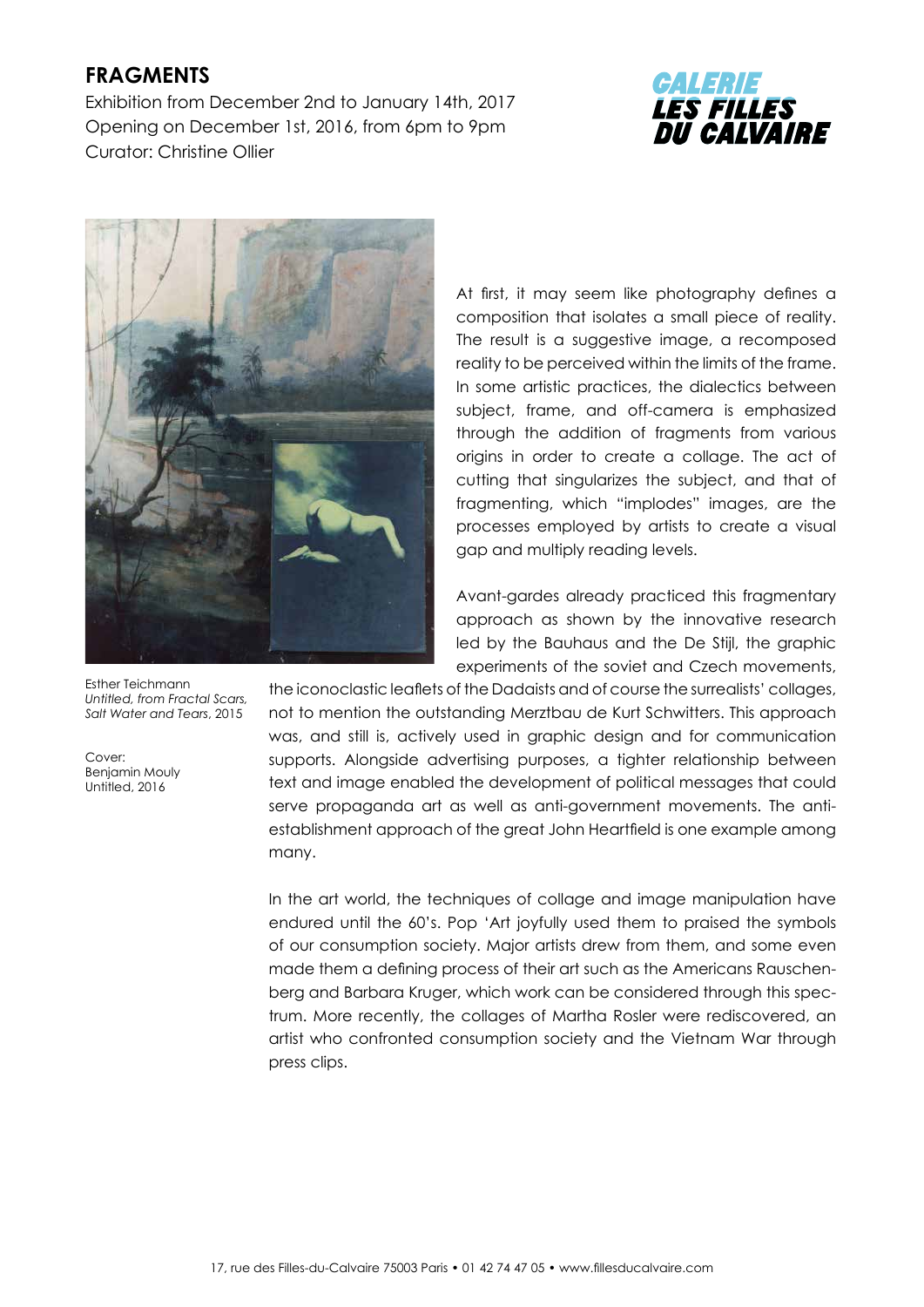While this practice seemed to have disappeared for a few decades, at a time of digital technology and its loads of software, image manipulation has come back in fashion. Simultaneously, more traditional techniques reappeared in some photographic practices. New experimentations enable the



emergence of artistic languages centered on the exploration of photographic image on a formal as well as conceptual level. Perception is a vital concern for all the artists who "fabricate" images, and can become the foundation that opens up new fields of perception.

For this exhibition, we have selected artists who intertwine the various possibilities of collage.

Image association thus enables to build a new relationship to history through a transposition process that serves an original plastic language. This approach is visible in **Catherine Poncin**'s work, which image-by-

image methodology is a form of collage and gives way to compositions with several layers of visual fragments from different sources, whether found or archival images. Catherine Poncin gives these fragments a new life by combining them with her own photographs –which can be real elements or macro reproductions of the details of a document or a work the artist has resized. Zooming as well as the play on very contrasted lights and colors contribute to the visual impact and final touch of the work. However, her work is by all means narrative and multifaceted since, although the artist has forged her own story through this appropriation of images, the visual narration she offers is open to personal interpretations.

**Katrien de Blauwer**'s subtle compositions made out magazines clips are imbued with a cinematographic atmosphere. They however escape the frame of linear narration, which rather peaks through what is outside the frame, the missing parts she replaces by black or colored flat tints. The minimal radicalism of her composition reinforces the surprising formal impact of her work given the modesty of her formats and the restricted number of parts she uses. The artist carefully observes and analyzes the elements that make up a photograph whether in the topic, the appropriation of a piece of reality through framing, the very space of the image as well as its various sequences and hues.

Catherine Poncin, *Le Cap,* 1997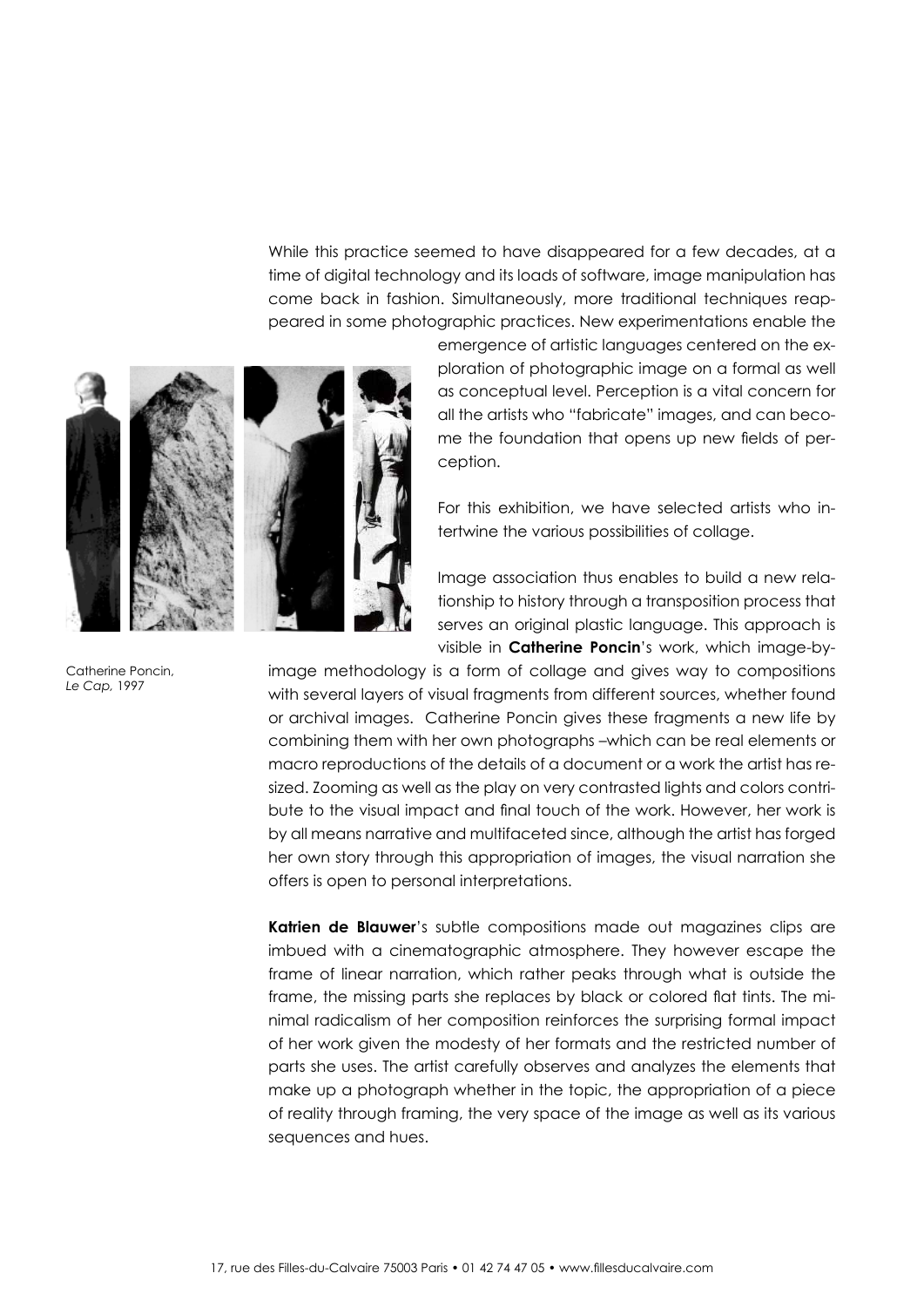

As for **Claudia Huidobro,** she does not hesitate to slice women bodies in order to create astonishing compositions in which pieces of flesh are related by threads which rhythm alludes to a surrealist music score. The artist resorted to various hues in the works exhibited here: sepia and black and white, saturated or faded colors that highlight the carnal tones of the bodies. The irony on the

Claudia Huidobro, *Collage 4,* 2012

diverse temporalities of woman iconography is made only more obvious. The series therefore spurs a critical rereading of the sexual and consumerist perception of women bodies. However, Huidobro's sensual work stands as a tribute to women and their freedom.

Bodies and sensuality are everywhere in **Esther Teichmann**'s work, even when evoked through shells or seaweeds rather than stunning nudes. In her approach, collage takes up different forms. It can be monumental when she combines her framed photographs with others used as backgrounds. The composition then becomes like a set, a stage that gives rise to a sumptuous oneirism supported by the mastery of the pictorial treatment of her photographic supports.

Her formal relationship to romanticism is even more visible in her standard format montages in which she combines photographs and reproductions of historic pictorial models. In these series, shape of bodies, materials and colors overshadow realism and narration. They transform the scenes into baroque daydreams that very much recall the orientalists' desire for an ideal beyond.

This romantic concern is also at work in **Anni Leppälä**'s literary approach. Her Finnish origin inspires her photographs and books a Chekov-like atmosphere. A feeling that the subtle light and nostalgic beauty of her models emphasize. Very often, images focus on random fragments of reality the artist imbues with a new formal beauty. Her last creations only magnify the discursive suggestiveness of her work already palpable in the storyboard display of her small formats. Her compositions directly integrate the wall surface and relate the images through monochromatic flat tints or the use of one image as a background for the others. The whole work, which is to be seen as one single piece, however preserves the singularity of each individual photograph.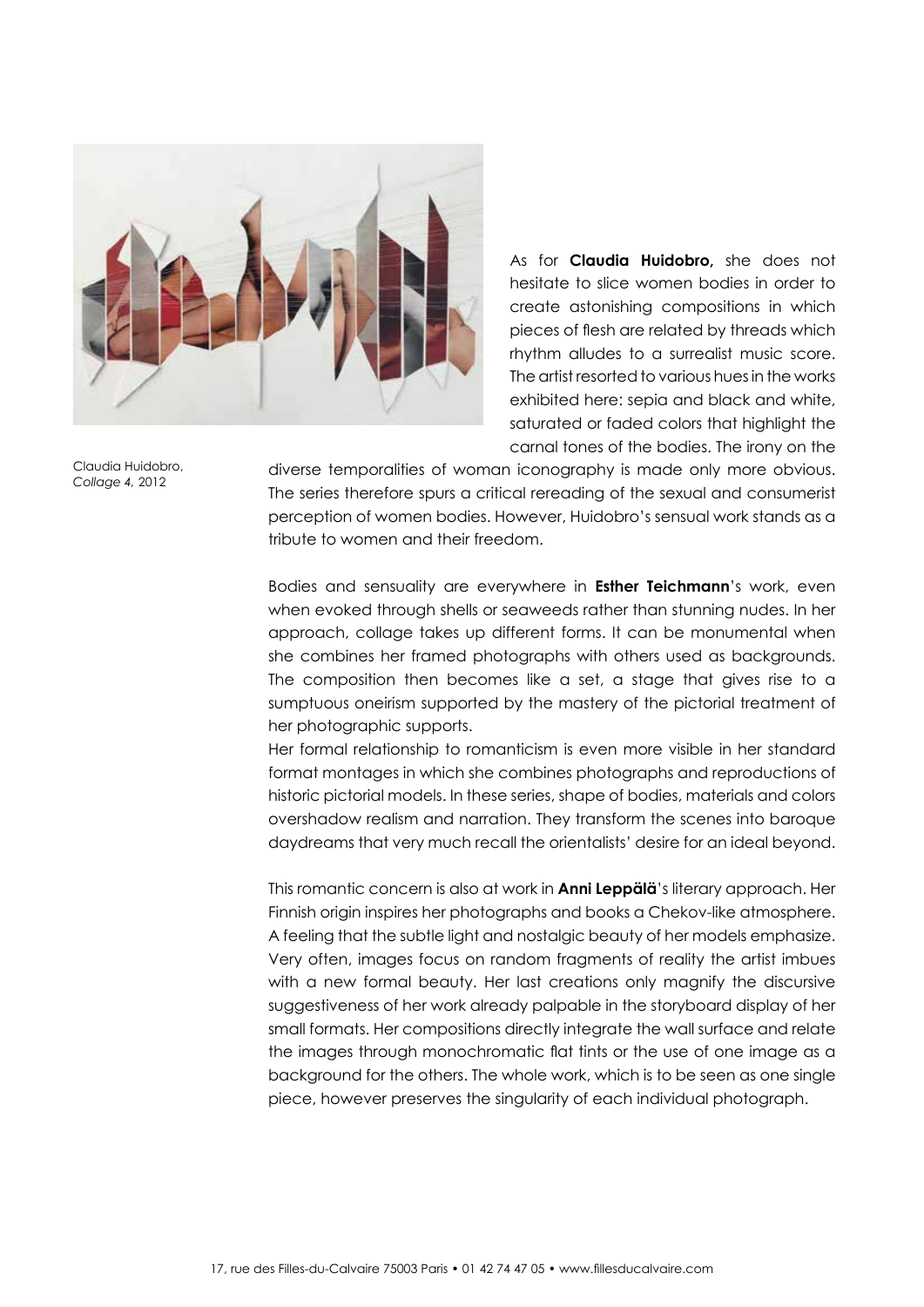

**Benjamin Mouly** is another artist whose narration unfolds along the walls. This young French artist explores exhibition modalities through the association of fragmentary images he literally pulls out of their frame and transfer into a new space that evoke both the image and what is outside the frame. On top of his conceptual approach, plastic artist and photographer Mouly investigates photographic matter through zoom in process, emphasizing luminous contrasts and radical cropping. Formal elegance is the result of the vision developed by the artist, which underlines the narrative suggestiveness of the whole along with the meticulous mural display of each exhibition.

Benjamin Mouly, *Sans titre, 2016*

As for **Noémie Goudal,** she surprises us by reinventing our perception of reality through the creation of dreamed architectural compositions she transfers into natural environments. Her monumental towers made of various architectural elements cannot but recall Ledoux's symbolism. The visual fragments mounted on two-dimensional structures, only to be photographed and placed back into a three-dimensional perspective, are the instruments of her mathematic illusion. Our perception of space is disrupted and our eye, so used to the visual standards of the camera obscura, is lost in wanders.

Young **Pablo Jomaron**'s discreet collages are made out of superposing ink and pieces of images. They are the result of an editorial process that damages the image through photocopy or mimeo in order to leave only traces. His editorial collaboration with **Quentin Leroy** and **Thomas Brun** under the label RED LEBANESE gave way to a fruitful production of fanzines where collages prevail. Their collaborative installation both concludes and



*RED LEBANESE*

opens the exhibition to the editorial diversity of contemporary art revolving around image fragmentation. Their book-related practice echoes the other artists of the exhibition who also develop an editorial work that visitors can discover in the gallery library during the duration of the show.

Christine Ollier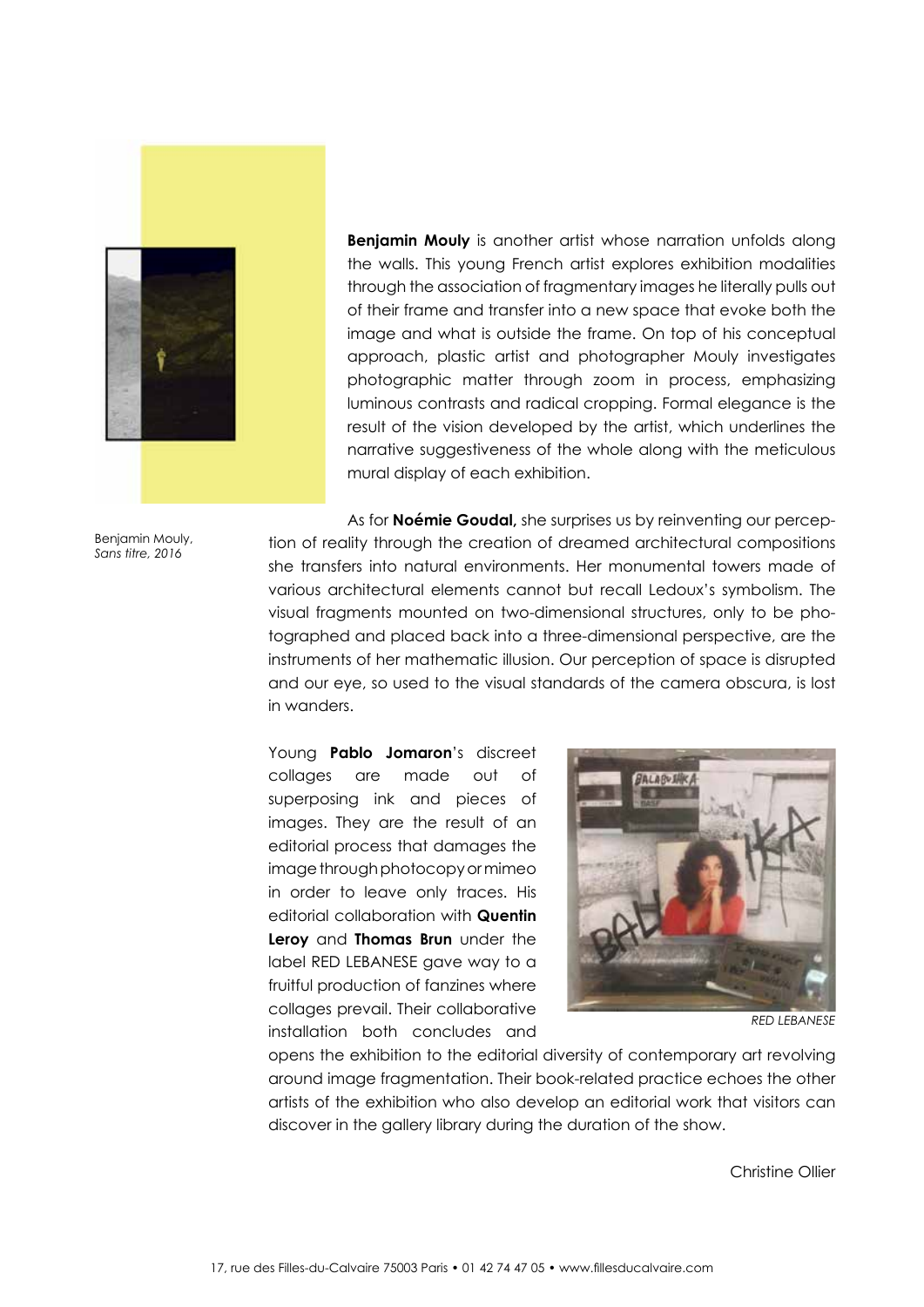

Catherine Poncin *Diptyque, de la série Entre-Actes,* 1997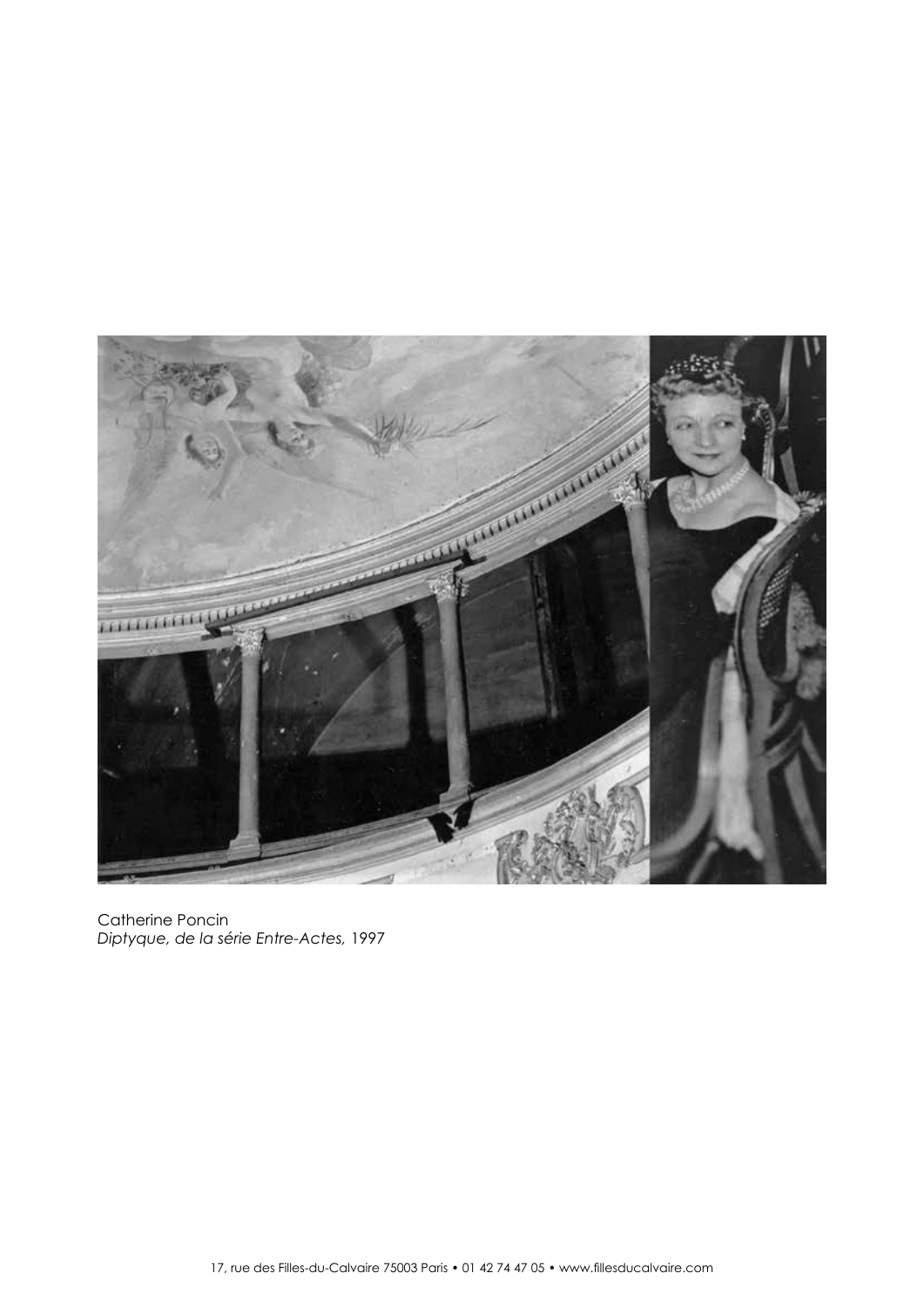

Katrien de Blauwer, *Rendez-vous 54,* 2013



Katrien de Blauwer, *Interior 11,* 2014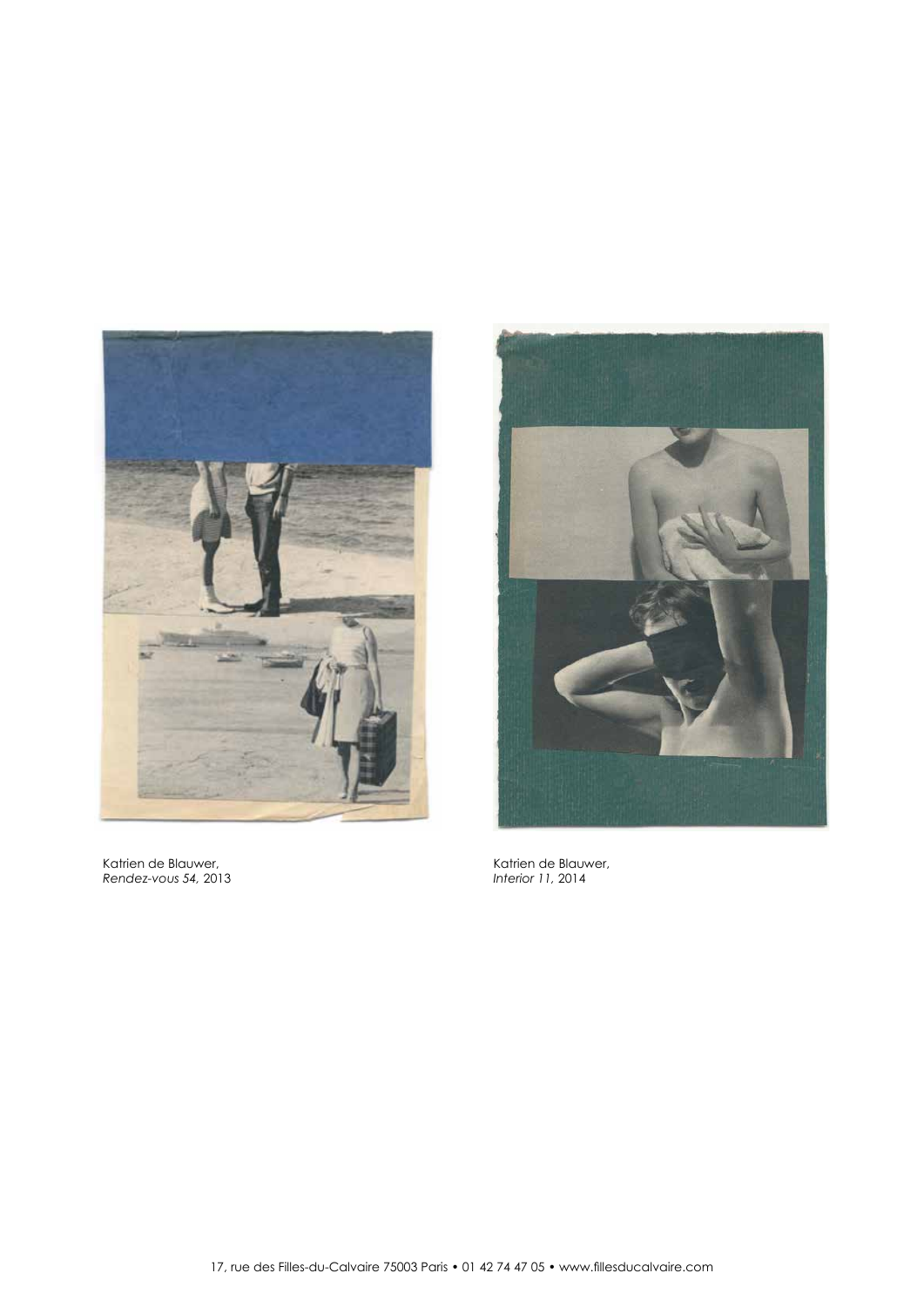



## Anni Leppälä, installation view, 2016

- *Photograph I (winter background)*, 2016
- *First Snow*, 2004
- *In the attic*, 2014
- - *Frame (corner)*, 2016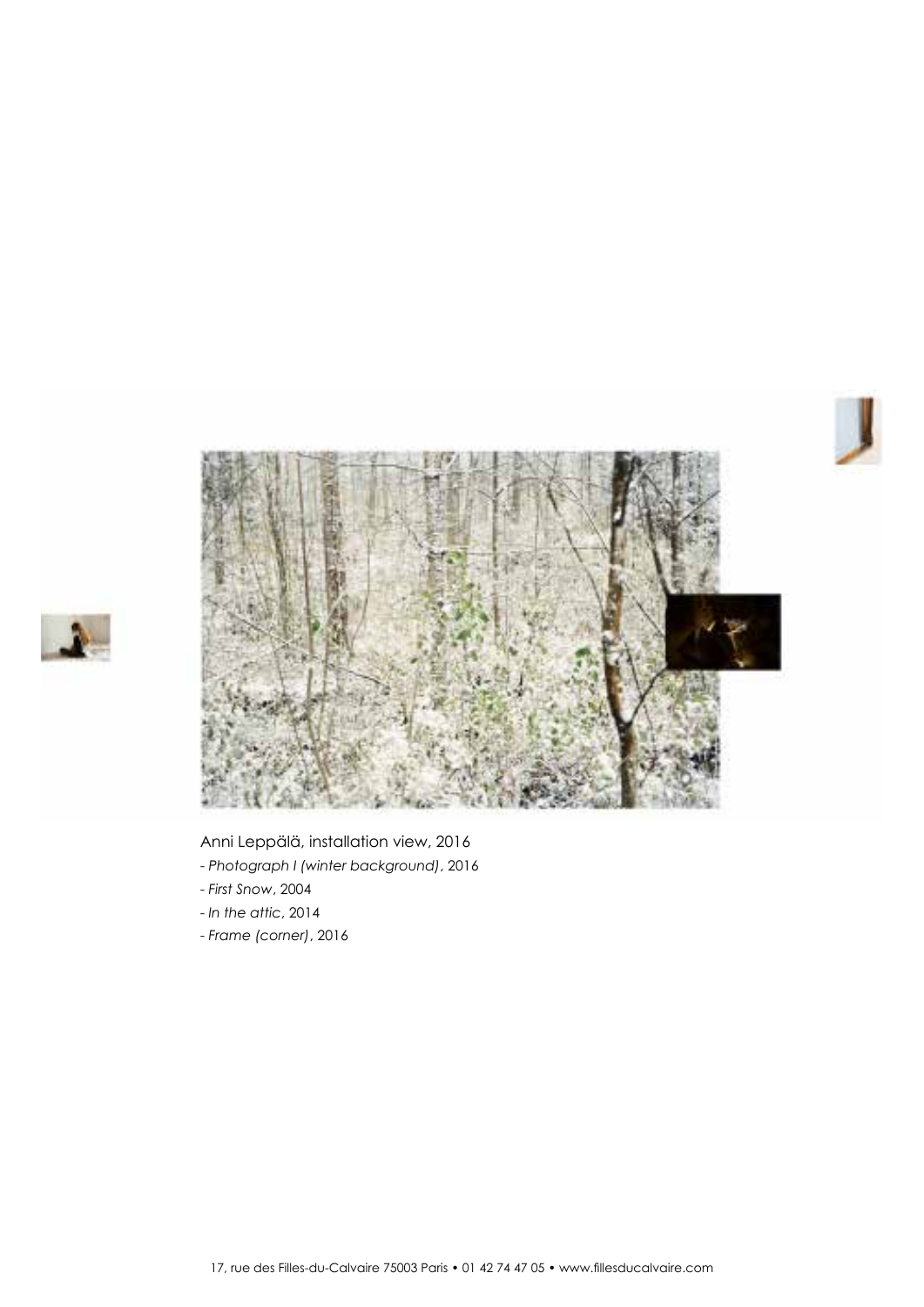

Noémie Goudal *Tower I,* 2015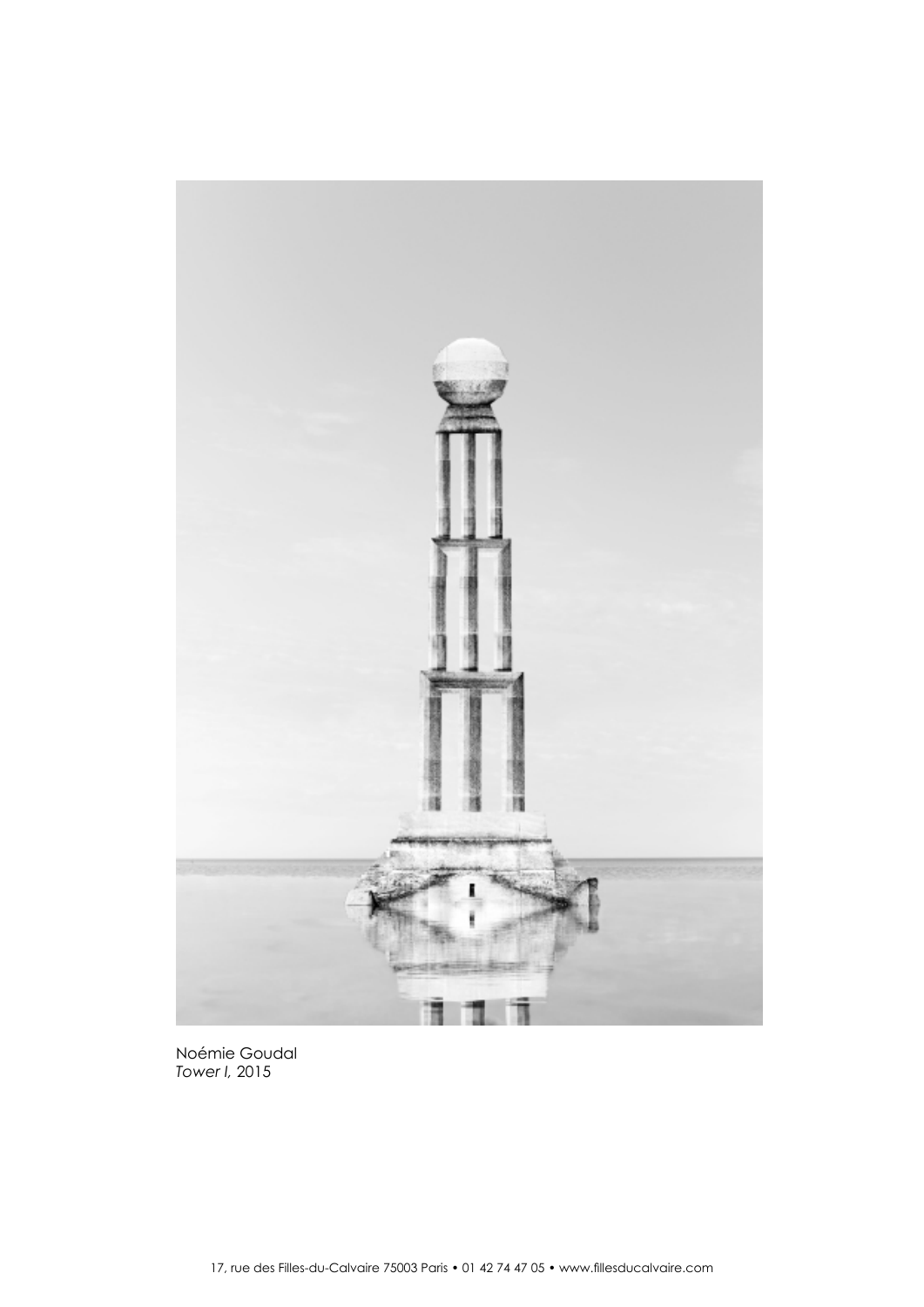

Pablo Jomaron & Quentin Leroy *LUV*, 2016